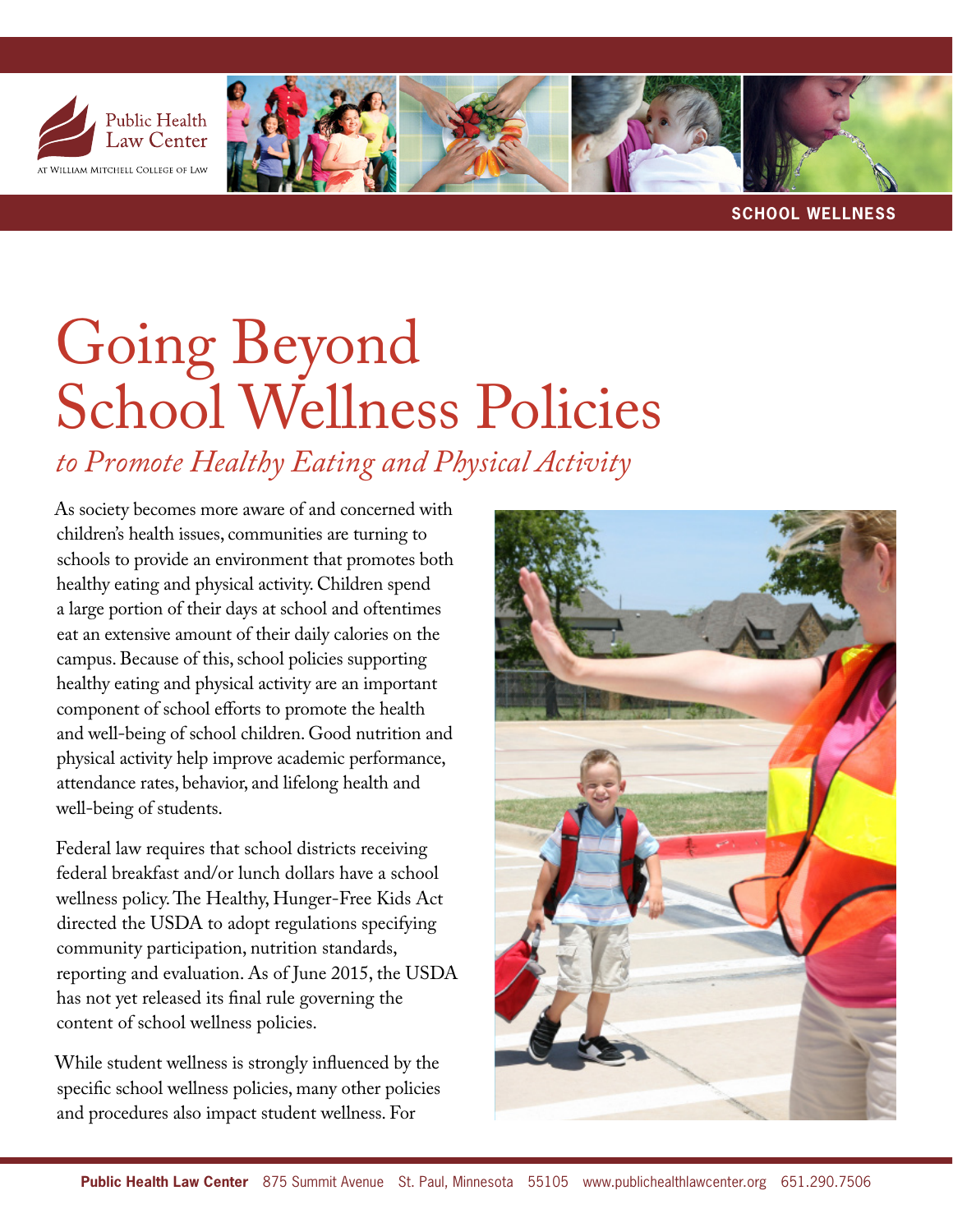example, practices around fundraising with unhealthy foods, food corporation sports sponsorship, school social media usage, or school gardens all have potential to impact heathy eating, but their respective policies are likely found outside of the wellness policy. For this reason, it is most effective to take a holistic approach when doing a policy review around school wellness. Strong school wellness policies can help

schools achieve their health and wellness goals, but in order for them to be implemented in the school setting, school wellness concepts must be embedded in other school board policies impacting nutrition and physical activity. This document has been developed to be used as a guide to identifying other school board policies, rules and regulations that should be analyzed as advocates update school wellness policies.

## **PHYSICAL ACTIVITY AND HEALTHY EATING OPPORTUNITIES**

School districts use a variety of written content to regulate the school setting. These include school board policies, rules, forms, handbooks and website content. Advocates interested in promoting healthy food and physical activity in schools should fully review each of these written documents to identify ways to use existing language in their effort or change the existing language to better health. When looking at school board policies and rules, it is critical that school districts use a variety of structures to regulate the school environment through school board policy and rules. When doing a scan of existing school board policies, use the list below to consider policies that may impact physical activity and healthy eating opportunities for students, staff and community members.

| <b>HEALTHY EATING</b>                                                                                                                                           |  |  |
|-----------------------------------------------------------------------------------------------------------------------------------------------------------------|--|--|
| <b>PHYSICAL ACTIVITY</b>                                                                                                                                        |  |  |
| <b>Administration &amp; Policy</b>                                                                                                                              |  |  |
| School district system accountability / Program improvement process                                                                                             |  |  |
| School board objective / Mission                                                                                                                                |  |  |
| Adoption, development, implementation, evaluation of policies                                                                                                   |  |  |
| District strategic plan                                                                                                                                         |  |  |
| <b>Purchasing:</b> Cooperative purchasing / Local purchasing / Purchasing policy / Purchasing authority /<br>Bid and quotations requirements / Vendor relations |  |  |
| Food services: Free and reduced-price meals / Food and nutrition services program, competitive food sales /<br>Food services management                         |  |  |
| <b>School food services funds:</b> System of accounting                                                                                                         |  |  |
| Gifts to employees / Acceptance of gifts                                                                                                                        |  |  |
| Organized religion                                                                                                                                              |  |  |
| Waste reduction and recycling                                                                                                                                   |  |  |
| BMI collection policy / Data management / Health examinations / Data / Records and reports                                                                      |  |  |
| School board appointments to district committees / Organizations                                                                                                |  |  |
| Education programs research request / Focus, funding and process of district research                                                                           |  |  |
| Public requests, suggestions and complaints                                                                                                                     |  |  |
| Awards, recognition, and incentives for staff, school volunteers, advisory committee members, and community members                                             |  |  |
| Qualification and duties / Staff training                                                                                                                       |  |  |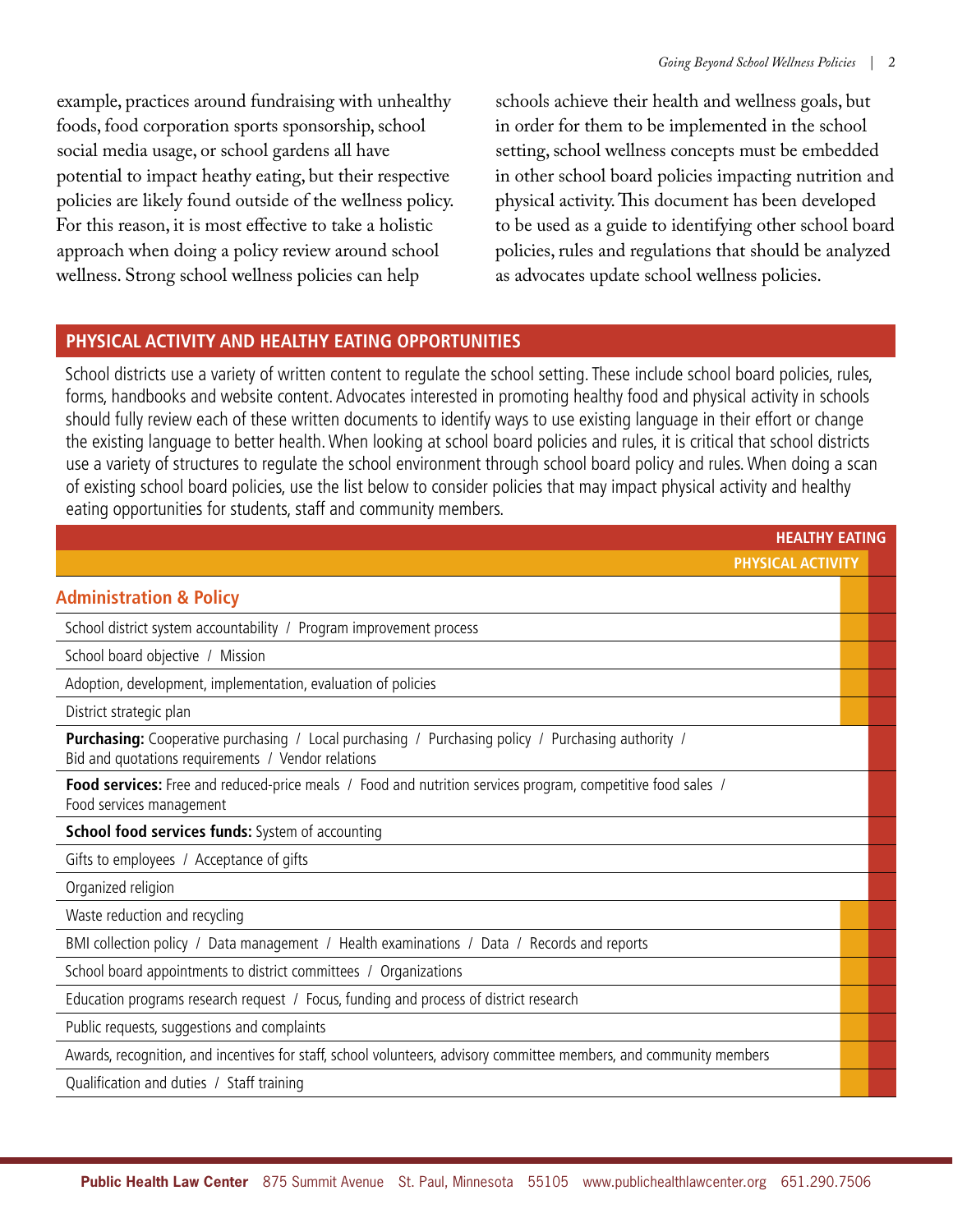|                                                                                                                                                                | <b>HEALTHY EATING</b> |  |  |
|----------------------------------------------------------------------------------------------------------------------------------------------------------------|-----------------------|--|--|
|                                                                                                                                                                | PHYSICAL ACTIVITY     |  |  |
| <b>Wellness</b>                                                                                                                                                |                       |  |  |
| School wellness / Student wellness / Staff wellness / Worksite wellness                                                                                        |                       |  |  |
| Health and safety / Student supervision and welfare / Comprehensive health care / Individual health plan                                                       |                       |  |  |
| Creation of wellness committee (district and/or site committees), agenda, mission, scope, responsibilities                                                     |                       |  |  |
| <b>Instruction</b>                                                                                                                                             |                       |  |  |
| Student promotion, acceleration, retention and program design / Early admission / Graduation requirements                                                      |                       |  |  |
| School district curriculum and instruction goals / Curriculum development and review process /<br>Alternative programs / Textbooks and instructional materials |                       |  |  |
| Student handbooks                                                                                                                                              |                       |  |  |
| <b>In-school time</b>                                                                                                                                          |                       |  |  |
| Vending machines                                                                                                                                               |                       |  |  |
| Field trips                                                                                                                                                    |                       |  |  |
| Physical education                                                                                                                                             |                       |  |  |
| Reward / Discipline / Restrictive procedures                                                                                                                   |                       |  |  |
| Organization of school calendar and school day / The school day / School calendar                                                                              |                       |  |  |
| Employee-student relations / Teaching methods                                                                                                                  |                       |  |  |

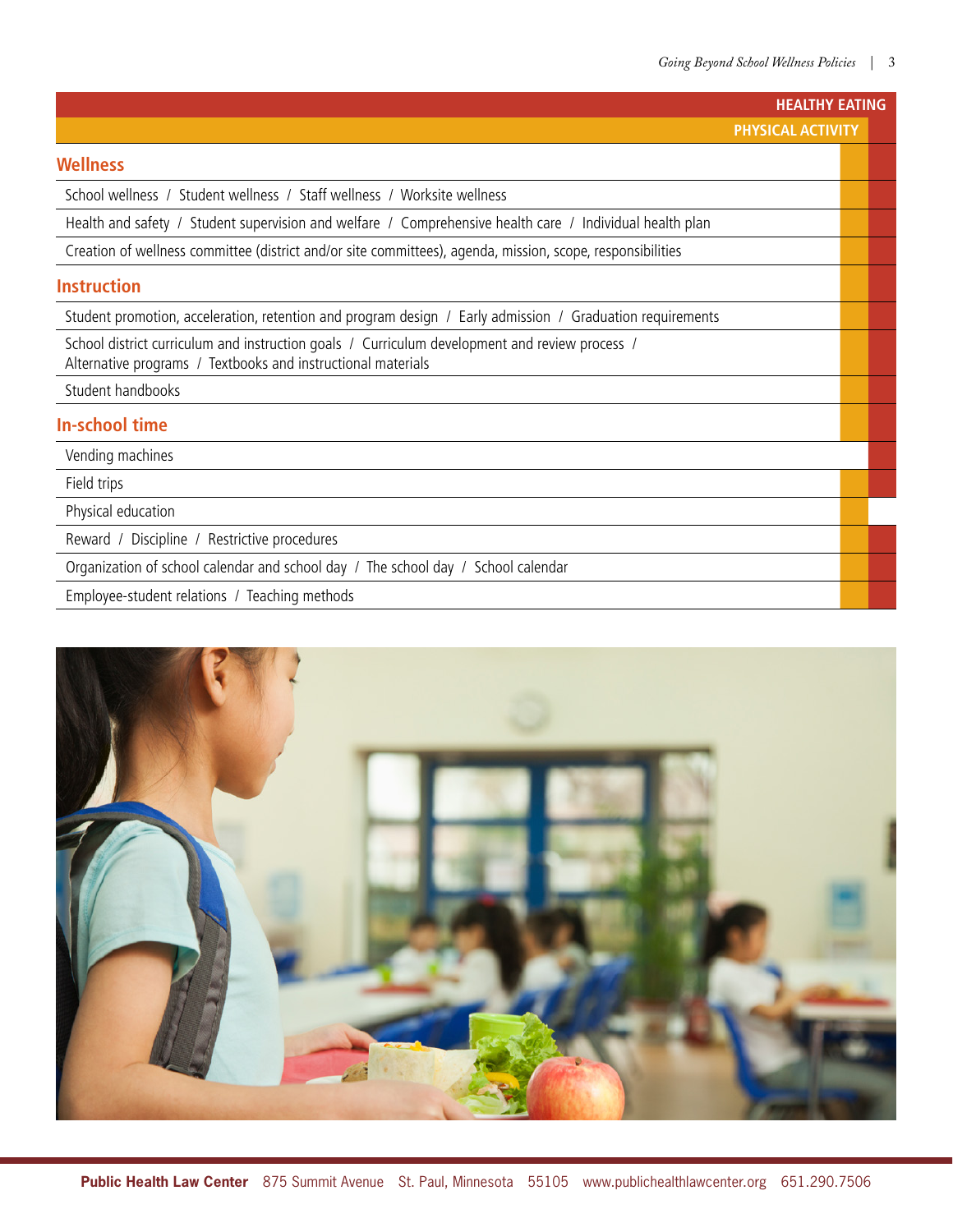| <b>HEALTHY EATING</b>                                                                                                                                                                                                                                                                                              |  |  |  |
|--------------------------------------------------------------------------------------------------------------------------------------------------------------------------------------------------------------------------------------------------------------------------------------------------------------------|--|--|--|
| <b>PHYSICAL ACTIVITY</b>                                                                                                                                                                                                                                                                                           |  |  |  |
| <b>Out-of-school Time</b>                                                                                                                                                                                                                                                                                          |  |  |  |
| Board-approved high school programs and activities / School activities / Programming pilot projects                                                                                                                                                                                                                |  |  |  |
| Before- and after-school programs / Evaluation of extra-curricular activities / Interscholastic athletics /<br>Guidelines for adding or dropping a sport or activity / District-sponsored clubs and activities /<br>Interscholastic athletics / Athletic coaches / Student activity fund management                |  |  |  |
| Middle school students participation in senior-high-level activities                                                                                                                                                                                                                                               |  |  |  |
| Student fundraising                                                                                                                                                                                                                                                                                                |  |  |  |
| Student transportation safety policy / Transportation of public school students / Use of bicycles / Safety patrol                                                                                                                                                                                                  |  |  |  |
| <b>Communication &amp; Marketing</b>                                                                                                                                                                                                                                                                               |  |  |  |
| Distribution of non-school sponsored materials on school property by non-school person, students, or employees                                                                                                                                                                                                     |  |  |  |
| Public sales on school property                                                                                                                                                                                                                                                                                    |  |  |  |
| Use of technology / Social media                                                                                                                                                                                                                                                                                   |  |  |  |
| Marketing and outreach                                                                                                                                                                                                                                                                                             |  |  |  |
| Naming school district facilities                                                                                                                                                                                                                                                                                  |  |  |  |
| Advertising / Marketing on school buses / Advertising in schools / Promotion in schools                                                                                                                                                                                                                            |  |  |  |
| <b>Community Relations</b>                                                                                                                                                                                                                                                                                         |  |  |  |
| Parent organizations, booster clubs and other fundraising activities / Off-campus, school-sponsored activities                                                                                                                                                                                                     |  |  |  |
| (Existing school board councils/committees) school board committees / Community school council policy /<br>School site councils / School advisory councils / Citizens' advisory committees / Community education advisory councils                                                                                 |  |  |  |
| Community education / Parent-teacher organizations / Relations with family and community organizations /<br>School and community partnerships                                                                                                                                                                      |  |  |  |
| Parent/guardian responsibility / Parent/guardian involvement in district policy                                                                                                                                                                                                                                    |  |  |  |
| Partnerships with business / Relations with special interest groups / Direct-support organizations                                                                                                                                                                                                                 |  |  |  |
| Relations with educational institutions and organizations / Relations with governmental authorities                                                                                                                                                                                                                |  |  |  |
| <b>Shared-use &amp; Siting</b>                                                                                                                                                                                                                                                                                     |  |  |  |
| Kitchen use policies / Culinary facility use policy                                                                                                                                                                                                                                                                |  |  |  |
| Pool use policies / Weight training facility                                                                                                                                                                                                                                                                       |  |  |  |
| Community/school garden policy and siting                                                                                                                                                                                                                                                                          |  |  |  |
| Physical plant security / School safety and security                                                                                                                                                                                                                                                               |  |  |  |
| Use of school district facilities and equipment / Equal access to school facilities / Building access /<br>Public use of school facilities / Staff use of school facilities / Agreement for use of school facilities /<br>Public conduct on school property / Schedule of fees for use of facilities and equipment |  |  |  |
| Buildings, grounds and equipment inspections                                                                                                                                                                                                                                                                       |  |  |  |
| School visitor guidelines                                                                                                                                                                                                                                                                                          |  |  |  |
| Facility expansion / School siting / School improvement / Interlocal agreement for public school facility planning                                                                                                                                                                                                 |  |  |  |
| Contracts / Liability exemption                                                                                                                                                                                                                                                                                    |  |  |  |